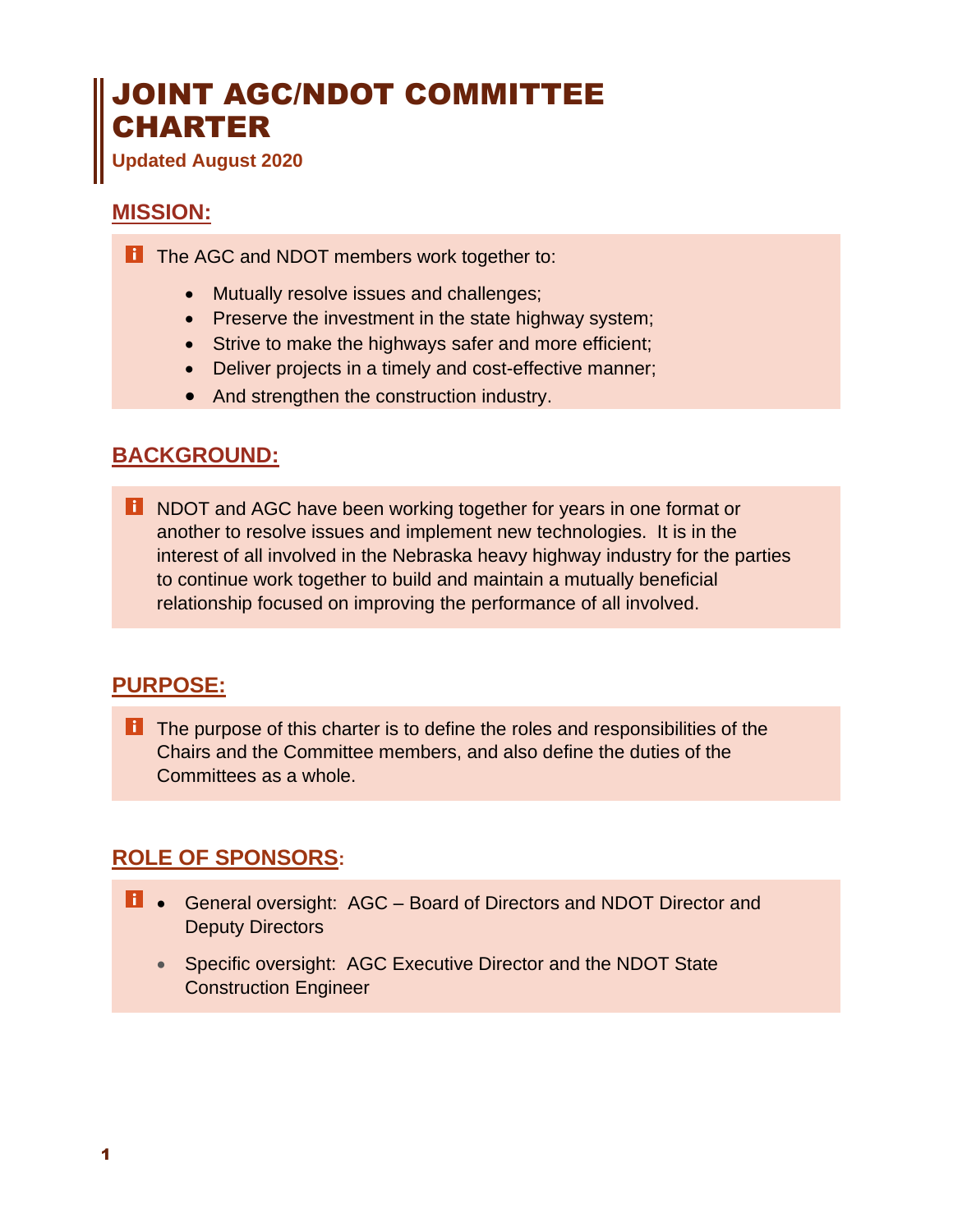# **MAKEUP OF THE COMMITTEES:**

#### **Fi** • AGC

- o AGC Chair will be approved by the AGC Board of Directors
- o The AGC Chair will appoint four (4) Committee members from the membership of the AGC.
- NDOT
	- $\circ$  Co-Chair will be appointed by the Director from the five (5) committee members from the following divisions:
		- **EXEC** District Construction Engineer
		- **EXEC** Assistant District Construction Engineer
		- Construction Division
		- Two (2) members from the appropriate NDOT division
- FHWA
	- o FHWA Members will participate in an advisory role.

# **DUTIES OF THE CHAIR & CO-CHAIRS:**

- **1** Will serve for 2 alternating years
	- Appoint their respective committee members
		- o Communicate their assignments and ensure they understand
	- Establish how the year's work should be accomplished
		- o Appointment of task force when needed (or a subcommittee)
		- o Timing of meetings (min. quarterly)
		- o Expectations
		- o Deadlines
	- Document action items and assign deadlines
	- Assign and keep track of action items from all meetings
	- Shall work together to develop the agenda and set meeting dates:
		- o Schedule meetings when the AGC liaison can attend
		- o Meetings should be scheduled a year in advance (in addition to the Construction Industry Day meetings)
		- o Work with AGC staff & NDOT Construction Engineer to see what issues need to be addressed
		- o Prepare an agenda & distribute it in advance to committee members (4 weeks in advance is preferable)
		- o Minutes shall be taken; once approved AGC staff will post on the AGC website
	- Present committee work to the Construction Industry Day attendees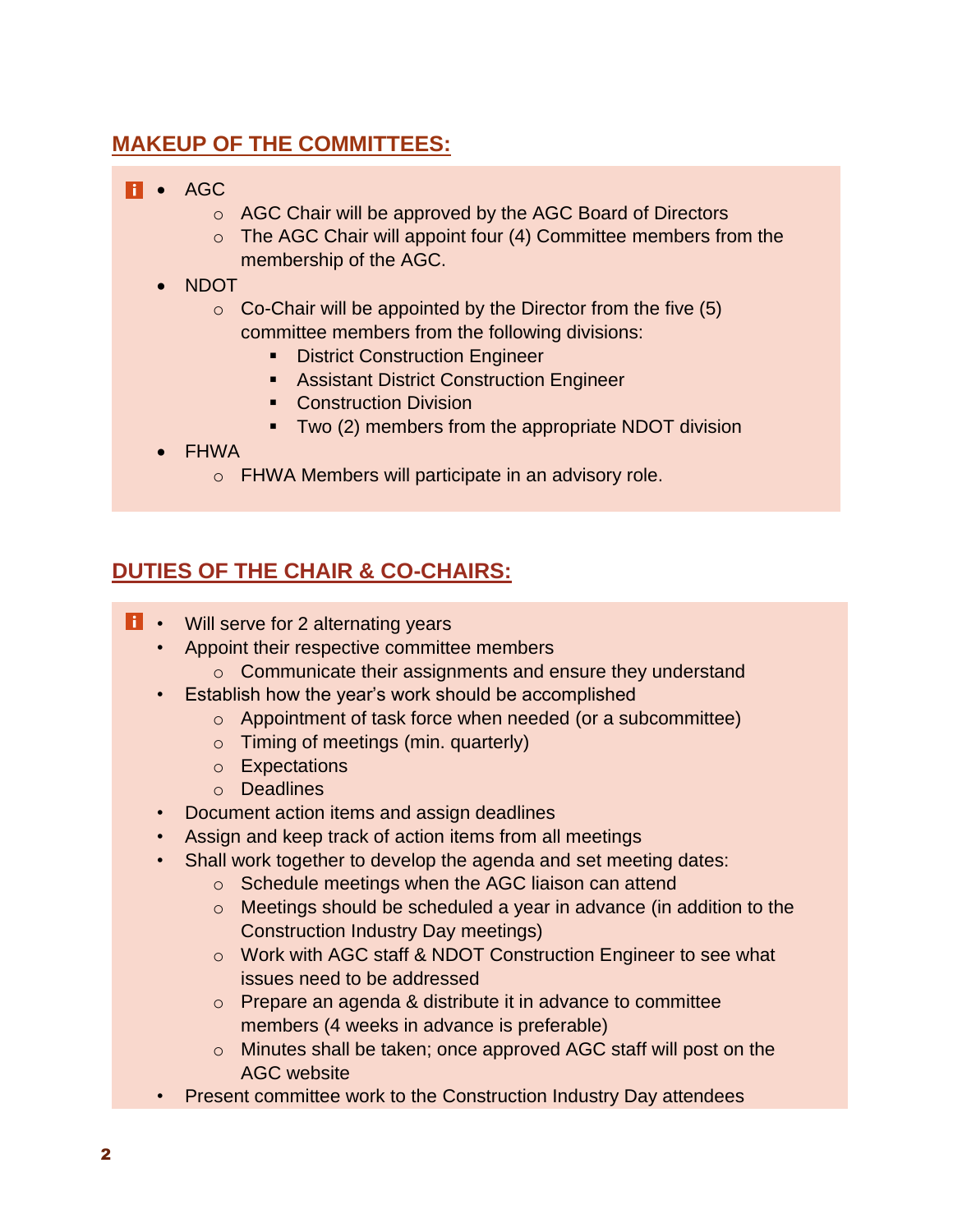- AGC Chair shall report to the membership at the annual AGC meeting
- AGC Chair will stay on one year after their chairmanship is complete
- AGC Chair shall report to the Board of Directors quarterly to report on committee progress
- AGC Board of Directors approved the six AGC committee chairs to be non-voting members of the board

 - Each will present the committee work/updates to the board of directors (4 quarterly meetings)

## **RESPONSIBILITIES OF COMMITTEE MEMBERS:**

- **i** Be familiar with the objective and activities of the committee
	- Be accountable for your commitment; plan to attend all meetings
	- Understand the policies & procedures that relate to the committee work
	- Prepare yourself prior to meetings
		- o Read previous minutes
		- <sup>o</sup> Review agenda; seek assistance if you have questions
		- o Meet at the Annual Convention with all committee members to discuss what is expected for the upcoming year

## **COMMITTEE PROPOSALS:**

H If a specification change request is brought to a joint committee, the following steps shall be followed (see change request form):

- 1. Joint Committee discusses the proposed change and determines the request should be pursued, then the joint committee drafts the proposal, which should include:
	- a. Why is the proposed specification necessary?
	- b. Who does the proposed specification affect?
		- Is there full support from all joint committee members?
	- c. What does the proposed specification change?
	- d. How would the proposed specification affect the industry?
	- e. Are there examples where a similar solution has worked successfully?
- 2. AGC discusses proposed specification change with AGC Executive Director.
	- a. AGC Executive Director submits the proposal to the Board of Directors for approval to pursue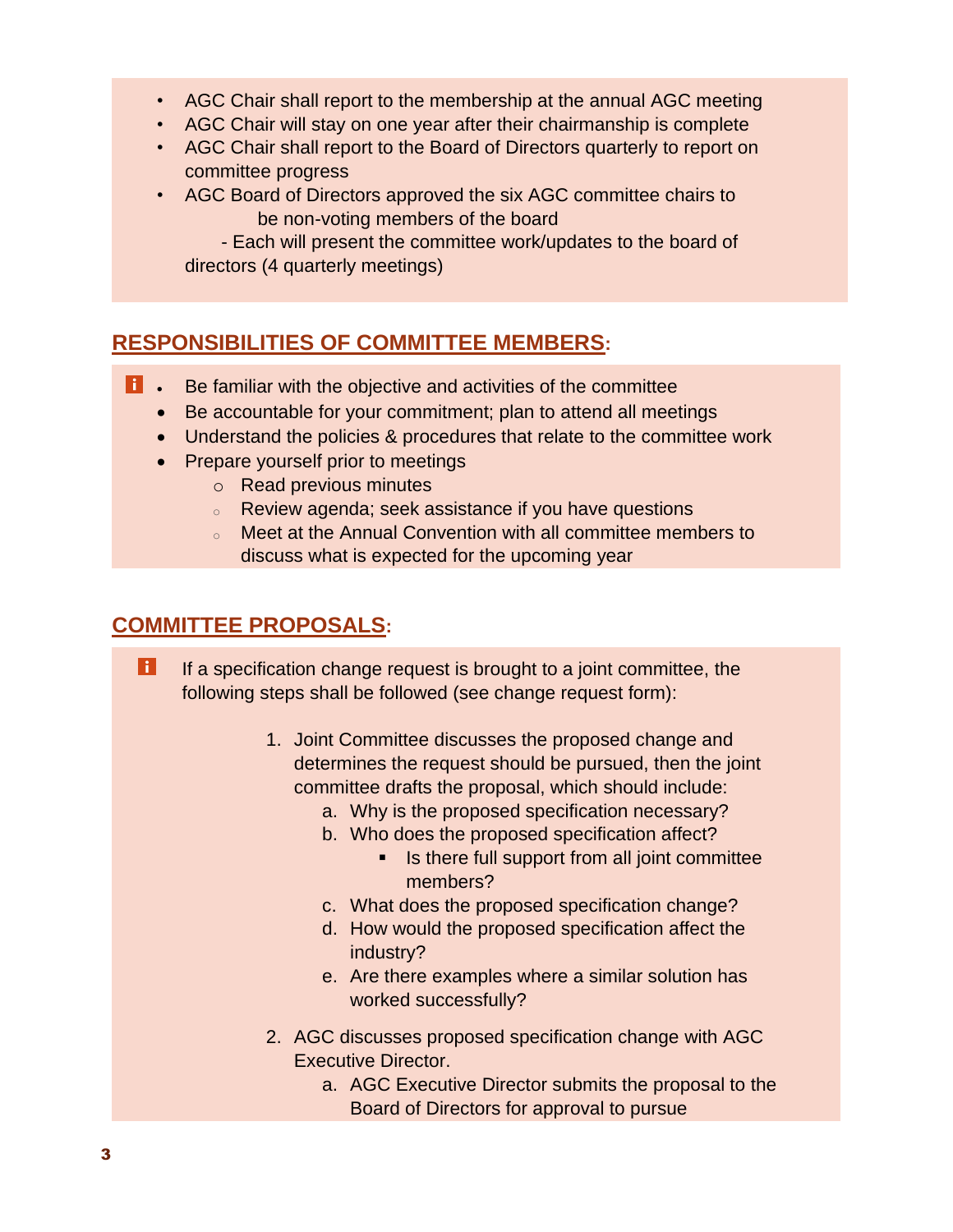development of proposal. (NOTE: Joint Committee Chair should be prepared to report to the Board if proposal requires a vote of action.

- b. If AGC Board approves; AGC Executive Director will submit proposal to Construction Division for guidance on specification development.
- 3. NDOT Construction Division drafts special provision with input from:
	- a. AGC/NDOT joint committee members,
	- b. Relevant NDOT Division,
	- c. Other with relevant technical expertise.
- 4. NDOT Construction Division submits draft specification to AGC Executive Director for distribution to membership for comments.
- 5. Comments are reviewed and necessary revisions are incorporated, and draft is submitted to NDOT Spec Review Committee for review.
- 6. Within 2 weeks of AGC and NDOT review; the final draft specification is to be submitted to FHWA for review.
	- a. FHWA review is then submitted to AGC Executive Director to review any changes made by FHWA.

NDOT Construction Division finalizes specification and incorporates into contracts.

## **RESOURCES:**

| H.    | • AGC Staff will serve as joint committee liaisons to:<br>Provide Administrative support; planning and on-site<br>$\circ$<br>coordination of committee meetings<br>o Attend and take minutes at meetings, when requested<br>○ Coordinate and plan annual Committee Chairs meeting and/or<br>training session<br>Handle the communication to committee members and<br>$\circ$<br>maintain a Committee section on the agone org website |
|-------|---------------------------------------------------------------------------------------------------------------------------------------------------------------------------------------------------------------------------------------------------------------------------------------------------------------------------------------------------------------------------------------------------------------------------------------|
|       |                                                                                                                                                                                                                                                                                                                                                                                                                                       |
| l i l | NDOT Construction Division will serve the joint committees by:                                                                                                                                                                                                                                                                                                                                                                        |